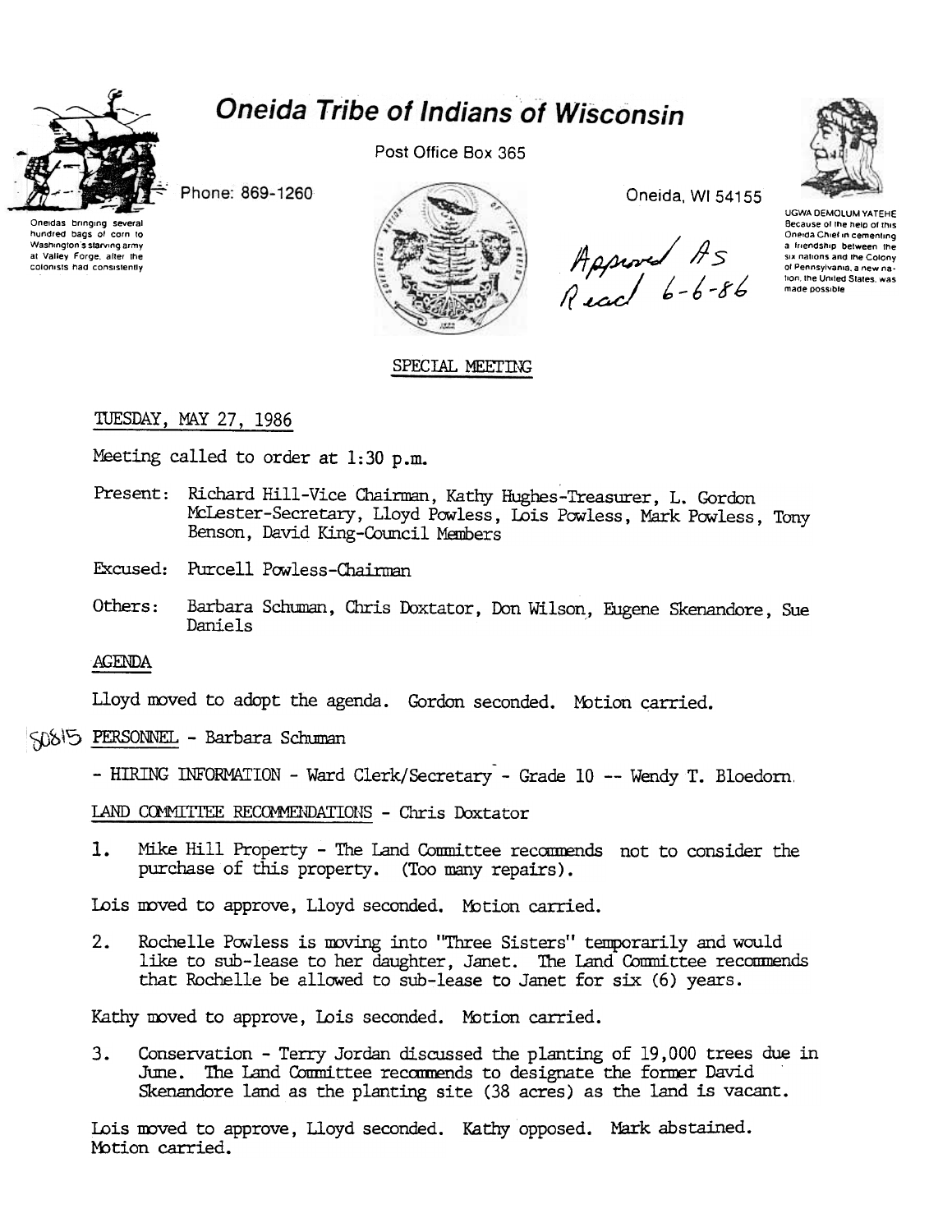ONEIDA TRIBE OF INDIANS OF WISCONSIN SPECIAL MEETING - MAY 27, 1986 Page 2

## LAND COMMITTEE MINUTES (Continued

Peterson Farm House - The question was to rent out the vacant building or 4. hold off and use it for a foster treatment home. Don Wilson is 80% sure of funding for a foster treatment home, but they will not know for another 60 days.

After lengthy discussion Mark moved to deny the recommendation of the Land Committee to rent the Peterson farmhouse and that the house be set aside for 90 days contingent on a proposal. Also it be brought back to the Business Committee for review. Dave seconded. Lois opposed. Motion carried.

Lloyd moved to accept the Land Committee report. Lois seconded. Mark abstained. MOtion carried.

## REQUEST FROM THE TRIBAL SCHOOL

The Tribal SChool Board is requesting a quarterly meeting on June 11 at 6:30 p.m. to discuss the SChool Board Stipends. .

Mark moved to approve, Kathy seconded. Motion carried.

# O.R.C.O.A. CHARTER AND BY-LAWS - David King

Mark moved to adopt the Charter and By-Laws, Lloyd seconded and that these would superseed any other Charter and By-Laws. Motion carried.

#### INDIAN CHILD PROTECTIVE BOARD REQUEST

The Indian Child Protective Board is requesting to reschedule the meeting to June 5, 1986 at 4:30 p.am.

Mark moved to approve, Gordon seconded. Motion carried.

#### FINANCE & APPROPRIATION RECOMMENDATIONS PER MEMO OF MAY 21, 1986

The following recommendations are made:

86-040 -John Spangberg requested \$1,200 to do a survey on the Fort Howard Paper Company lot. One bid was received from Bernard L. Watermolen, Inc. in this amount.

Lois moved to approve and that the funds come out of the General Fund. Dave seconded. Motion carried.

 $86-041$  - Museum: Increase budget by \$2,125 to install security system.

Lloyd moved to approve, and that the increase come out of the Capital Improvement Budget. Gordon seconded. Tony opposed, Mark and Dave abstained. Motion carried.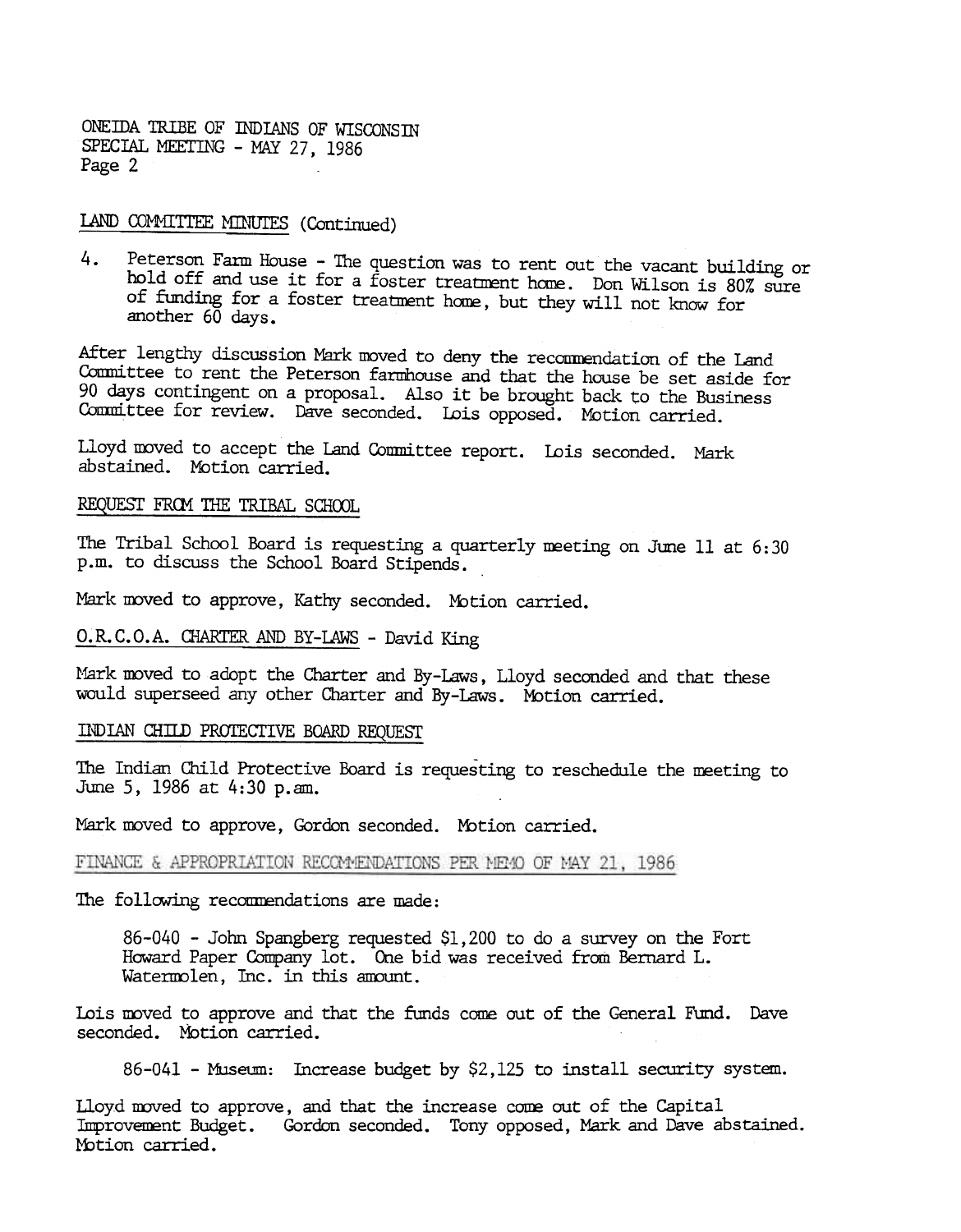ONEIDA TRIBE OF INDIANS OF WISCONSIN SPECIAL MEETING - MAY 27, 1986 Page 3

## FINANCE & APPROPRIATIONS (Continued)

- (3) Equipment Purchases: United Security System at Museum \$2,125.00. N action necessary.
- (4) Archiquette Building roof: Building & Grounds will do labor. Total cost of invoice is \$16,024.

Mark moved to approve and that the funds come out of Capital Improvement Budget. Dave seconded. Motion carried.

(5) Equipment Acquisition: Health Center - Panasonic typewriter at  $$1,658.00$ to be purchased from Health Expansion Fund.

Tony moved to approve, Mark seconded. Motion carried.

(6) Bingo – Rewire Alarm System: Rewiring of burglar, fire and panic system alarms. Total cost \$8,275.00

Lois moved to approve and that the cost come out of the Bingo budget. Lloyd seconded. Motion carried.

(7) Business Committee request to increase their travel line item by \$10,000

Lloyd moved to approve, and the increase will come out of the General Fund. Kathy seconded. Mark opposed. Motion carried.

INFORMATION:

- (1 John Powless: \$225,000 Building in Industrial Park to rent to Mrs. Karl's. 25% down payment needed - \$55,380.00 Balance will be financed. Contract will follow.
- (2) Parking Lot Llewellyn Drive:
	- a. Dig clay boils, fill & patch
	- b. Resurface parking lot

Bob Niemela will do a long term study.

Foth & Van Dyke invoice for \$2,729.00 will be paid from General Fund (3)

Health Center is budgeting their' 85 carryover into the '86 budget. (4)

INTERNSHIP PROGRAM - EDUCATION FUND - Susan Daniels, Eugene Skenandore

Sue explained that since the beginning of the Education Fund, which began in late Winter of this year, there have been: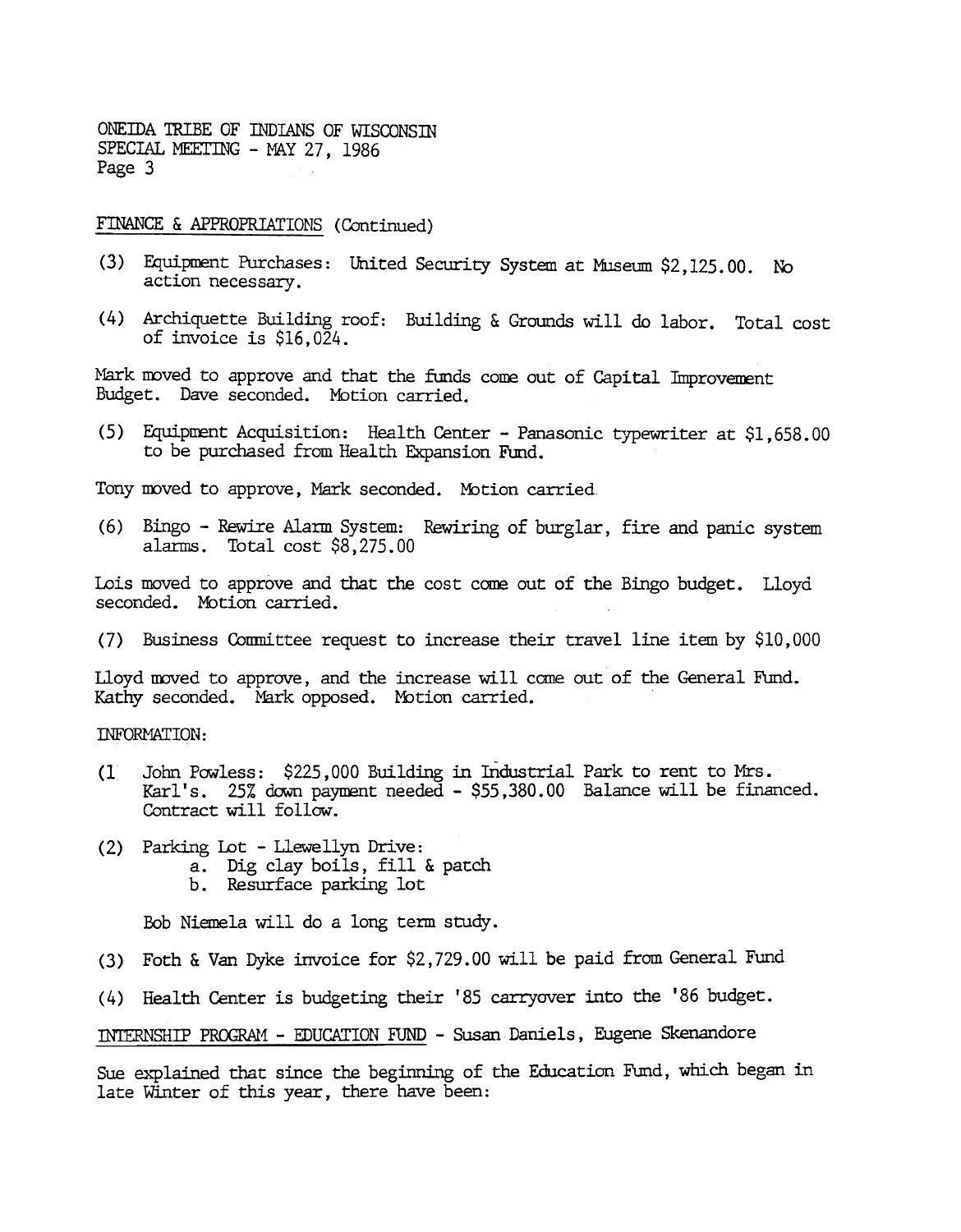ONEIDA TRIBE OF INDIANS OF WISCONSIN SPECIAL MEETING - MAY 27, 1986 Page 4

INTERNSHIP/EDUCATION (Continued)

Eleven inquiries into the program; Three students were placed in the internship component of the program; Eight students requested assistance through the scholarship/loan ccmponent of the program.

Of these eight, two were granted a loan and both loans have been repaid. One student received a scholarship. Three other students have applications pending, one student secured alternative funding, and one student was denied.

They are still working on the development of an Alumni Association to regenerate funds into the Education Fund and thus allow more students the opportunity to apply for emergency funds if needed.

Two students have completed the internship component and one student is still actively involved.

Eugene Skenandore gave an update on the narketing study he was doing for Oneida Printing operation under the internship component as a student at N.W.T.I.

### MEETING TIME FOR EVALUATION OF THE PLANNING CYCLE

Meeting is scheduled for June 5, 1986 at 9:00 a.m., in the Planning Office

Mark moved to approve, Dave seconded. Motion carried.

REQUEST FOR AN ARBOR DAY - Don Wilson

The Tribe has new grant monies which at present aren't being used to their fullest. One such grant is the 638 allocated for the Resource Management Specialist.

In an effort to use these funds for the purpose that the Tribe and the BIA has intended, several projects have been suggested. After careful consideration the first project Don would like to present is the establishment of a Tribal Arbor Day. This would be a yearly event where trees would be made available to Oneidas living within reservation boundaries for planting. June 6th has been suggested as this years date.

There are approximately 670 Tribal households which would be eligible. Placing a limit of two trees per family, our cost would be approximately \$1,500. The trees, purchased through McKay Nursery, would be an assortment of Poplar - Sioux Land, Green Ash, Soft Maple, Willow - Golden Leaf and Willow -Laurel Leaf. With a minimum of 50c per tree donation, the Tribe would then purchase cherry trees to be planted around the Nursing Home grounds.